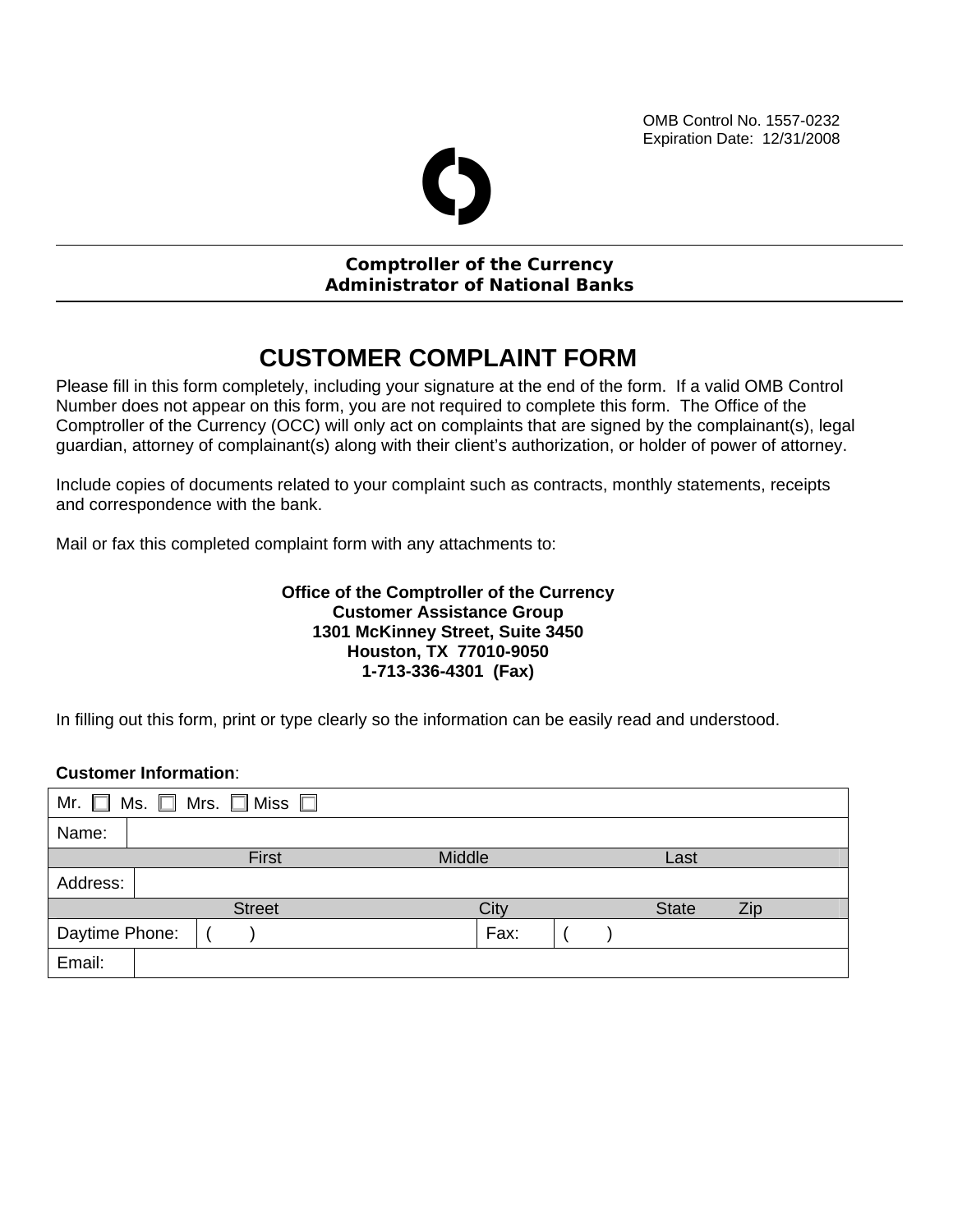## **CUSTOMER COMPLAINT FORM (Page 2)**

#### **Bank Information (National Bank or its operating subsidiary you are filing a complaint against)**

| Name of Bank:                                              |  |               |      |  |              |          |                    |              |  |
|------------------------------------------------------------|--|---------------|------|--|--------------|----------|--------------------|--------------|--|
| Address:                                                   |  |               |      |  |              |          |                    |              |  |
|                                                            |  | <b>Street</b> |      |  | City         |          | <b>State</b>       | Zip          |  |
| Type of Account:                                           |  |               |      |  | Account #:   |          |                    |              |  |
| Have you tried to resolve your complaint with the<br>bank? |  |               |      |  |              | Yes<br>ப | No.                |              |  |
| If Yes, when?                                              |  |               | How? |  | $\Box$ Phone |          | □ Mail □ In Person | $\Box$ Other |  |

If you have an attorney or other representative you want us to deal with directly, please provide your representative's information below. Your signature on this form authorizes your bank and our office to release information to your representative.

|          | Name of Representative: |      |              |  |
|----------|-------------------------|------|--------------|--|
| Title:   |                         |      |              |  |
| Address: |                         |      |              |  |
|          | <b>Street</b>           | Cit\ | <b>State</b> |  |
|          | Daytime Phone:          | Fax: |              |  |

**Please print or type your complaint. Describe events in the order in which they occurred, including any names, phone numbers, and a full description of the problem with the amount(s) and date(s) of any transaction(s). You should also include any response from the bank. Be as brief and complete as possible to make the explanation clear. Use separate sheet(s) of 8.5" x 11" paper if you need more space.**